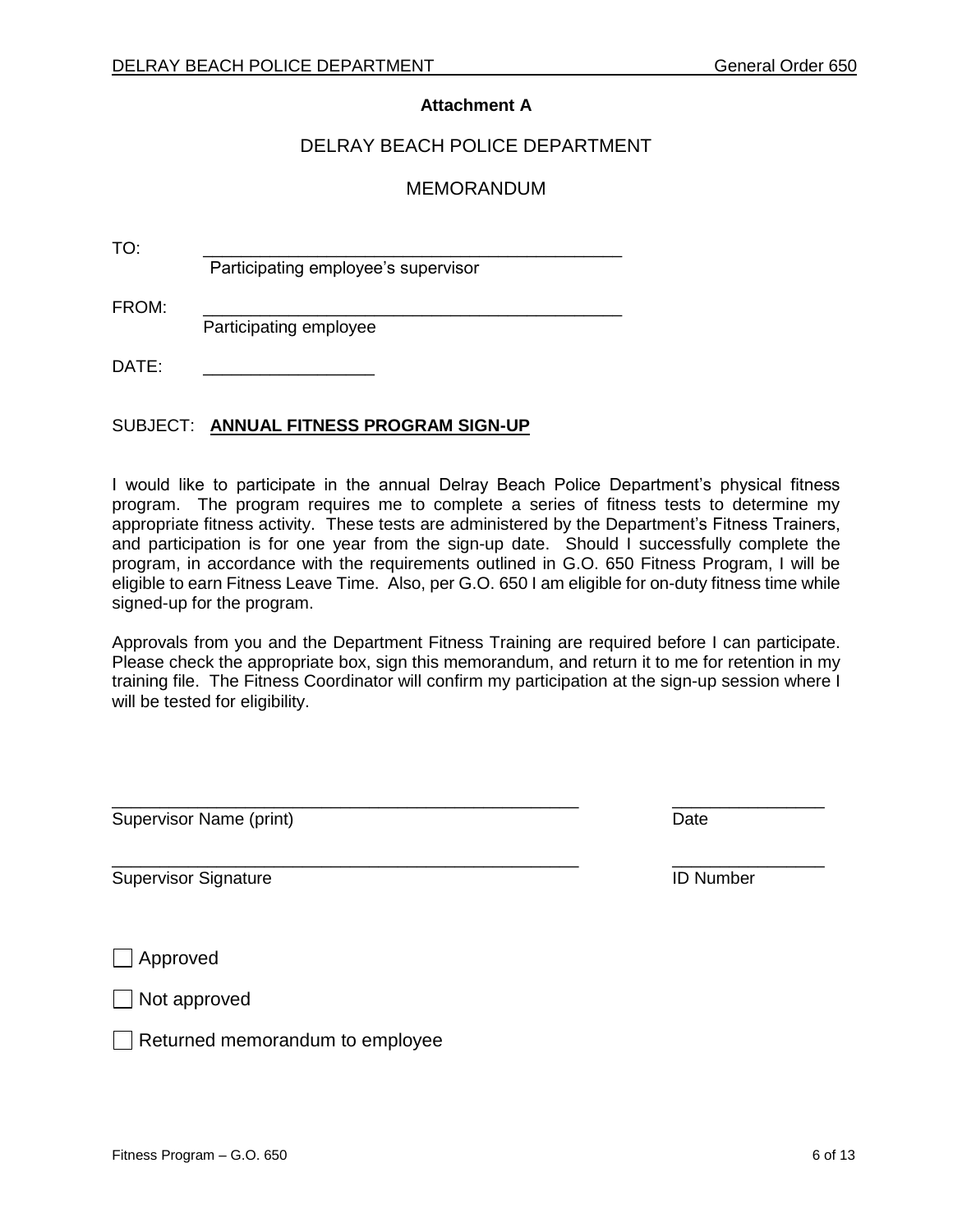**Attachment B**



Jeffrey S. Goldman Chief of Police

# **Delray Beach Police Department**

300 West Atlantic Avenue Delray Beach, Florida 33444-3695 (561) 243-7888 Fax (561) 243-7816 *Accredited*



# **Medical/Physician's Clearance to Test Form**

# **Name of Participant**: \_\_\_\_\_\_\_\_\_\_\_\_\_\_\_\_\_\_\_\_\_\_\_\_\_\_\_\_\_\_\_\_\_\_\_\_\_\_\_\_\_\_\_\_\_ (please print)

Dear Physician:

The purpose of this communication is to inform you of the above-named individual's intentions with regards to participation in the Delray Beach Police Department's pre-enrollment physical fitness test. We are aware that strenuous physical activity may be inadvisable for some individuals. As such, we request that you indicate whether the above-named participant has any medical condition or disorder that would preclude participation.

The testing program will consist of a series of fitness test conducted at our training site. The test is intended to be completed with the fastest possible time(s) and will require maximum effort by the participant. Tests are designed to measure balance, muscular endurance and strength, flexibility, anaerobic power and capacity, and aerobic power. Tests include sit-ups, push-ups or a maximum bench press, a 300-meter run and a 1.5-mile run.

Sincerely,

The Delray Beach Police Department

#### **Statement of Physician's Review:**

I have examined this participant and his/her medical history, and based on my evaluation I recommend that:

Participation is not advisable at this time. (If participation is not advised, please do not disclose the reason on this form).

Within a reasonable degree of probability, no medical condition or disorder exists which precludes this participant from participation in the physical abilities tests as described.

Physician's name (please print): \_\_\_\_\_\_\_\_\_\_\_\_\_\_\_\_\_\_\_\_\_\_\_\_\_\_\_\_\_\_\_\_\_\_\_\_\_\_\_\_\_\_\_

Physician's signature:

Date:

Fitness Program – G.O. 650 7 of 13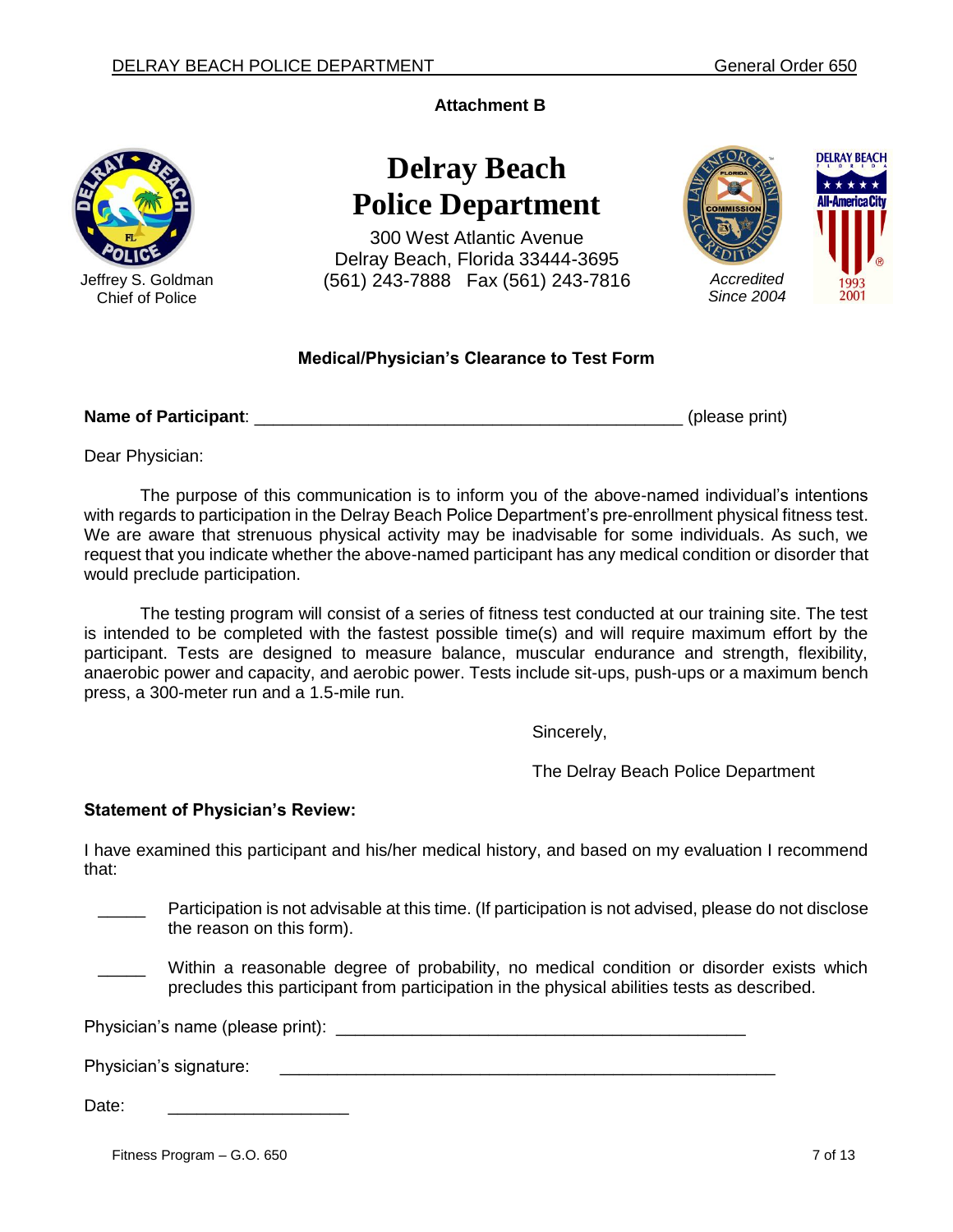# **Attachment C**

#### **Fitness Data Form (retained by trainers and uploaded to participant's training file)**

| Date of Testing:                                                                             |                                                    |                                              |
|----------------------------------------------------------------------------------------------|----------------------------------------------------|----------------------------------------------|
| Name of Participant:                                                                         |                                                    |                                              |
|                                                                                              | Age: _____________                                 | Height:                                      |
| <b>Measurements:</b>                                                                         |                                                    |                                              |
| Weight/Body Mass Index                                                                       | Weight: $\qquad \qquad$                            | BMI: _____________                           |
| Body Fat%/Skeletal Muscle%:                                                                  | BF: $\qquad \qquad$                                | SM:<br><u> a shekara ta 1999 a shekara t</u> |
| <b>Visceral Fat:</b>                                                                         | VF:                                                |                                              |
| <b>Testing:</b>                                                                              |                                                    |                                              |
| 1.5-mile run:                                                                                | Time:                                              | Points:                                      |
| 300-Meter run:                                                                               | Time:                                              | Points:                                      |
| 1-minute push-ups                                                                            | Push-up #: $\frac{1}{2}$                           | Points:                                      |
| 1-minute sit-ups                                                                             |                                                    | Points:                                      |
| <b>Fitness Module:</b><br><b>Cooper Test</b><br><b>Fitness Trainer Approval:</b>             | Cooper/Walking Test                                | <b>Walking Test</b>                          |
|                                                                                              |                                                    |                                              |
| Post-program results:                                                                        |                                                    |                                              |
| Date of Testing:                                                                             |                                                    |                                              |
| <b>Measurements:</b>                                                                         |                                                    |                                              |
| Weight/Height                                                                                | Weight:<br><u> a shekara t</u>                     | Height:                                      |
| Body Mass Index/Body Fat:                                                                    | BMI:                                               | BF:                                          |
| <b>Visceral Fat/Skeletal Muscle:</b><br><b>Fitness Trainer Approval:</b><br>Signature & ID # | VF:                                                | SM:                                          |
|                                                                                              | <u> 1989 - John Stein, Amerikaansk politiker (</u> |                                              |
| Print name                                                                                   |                                                    |                                              |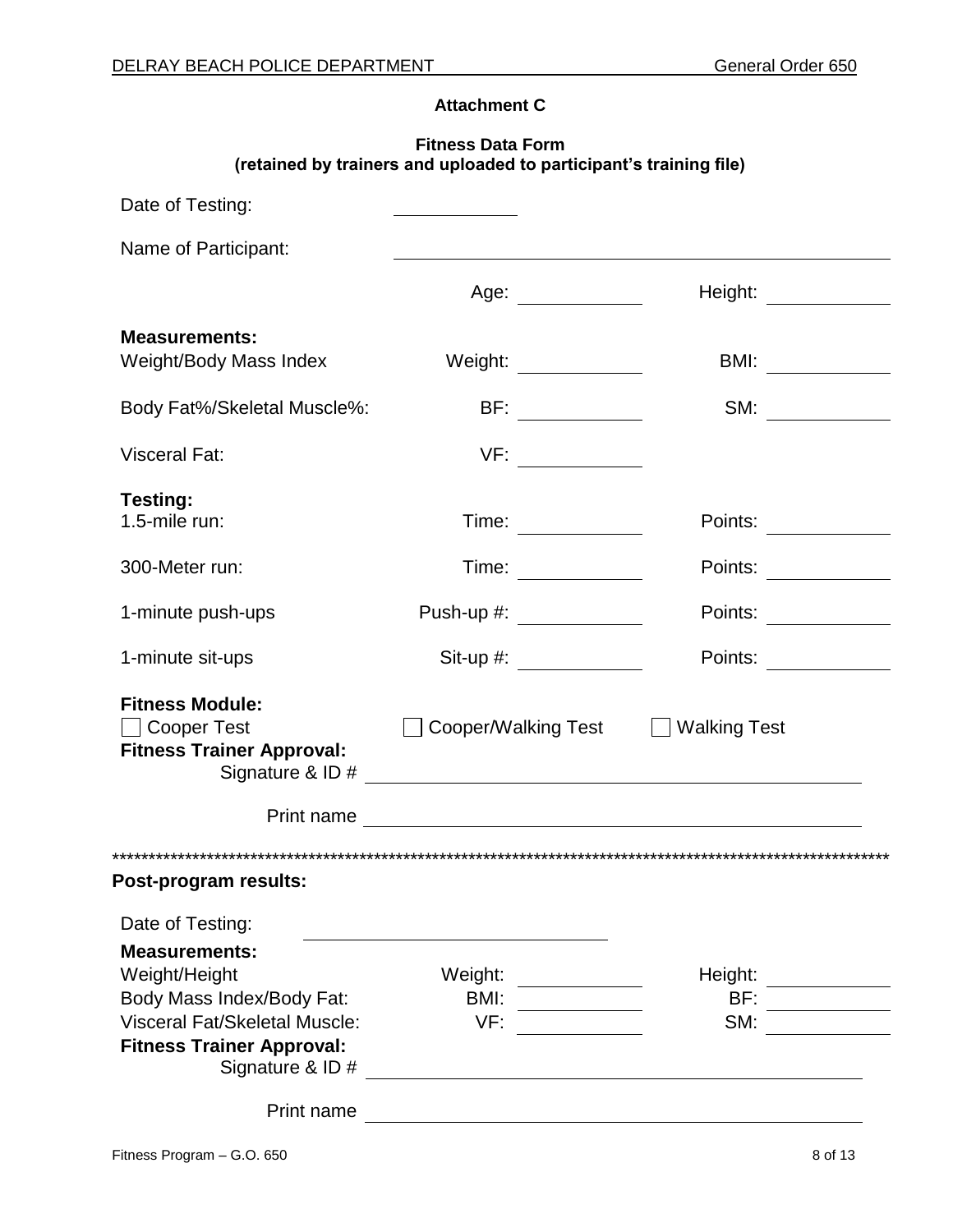# **Attachment D**

# **ANAEROBIC POWER TESTING** *300-meter run*

#### **Purpose**

To measure anaerobic power

#### **Equipment**

400-meter running track or any measure 300-meter flat surface that provides good traction, comfortable clothing, and running shoes.

#### **Procedures**

- 1. As with all physical tests, warm up and stretching shall precede testing.
- 2. If using a 400-meter track, participant runs ¾ of 1 lap (inside lane) at maximal level of effort. Time used to complete distance is recorded in seconds. Consult norms to determine fitness category.
- 3. Participants should walk for 3-5 minutes immediately following test to cool down.

# **MALES**

|                 | $20 - 29$      | $30 - 39$     | 40-49         | -50+           |
|-----------------|----------------|---------------|---------------|----------------|
| <b>Meets</b>    | 66-55 secs     | 68-56 secs    | 72-64 secs    | 83.2-68 secs   |
| <b>Exceeds</b>  | 54.9-49.0 secs | 55.9-50 secs  | 63.9-57 secs  | 67.9-66.5 secs |
| <b>Superior</b> | <48.9secs      | $<$ 49.9 secs | $<$ 56.9 secs | $<$ 66.4 secs  |

|                 | 20-29         | $30 - 39$      | 40-49          | $50+$           |
|-----------------|---------------|----------------|----------------|-----------------|
| <b>Meets</b>    | 78-62.9 secs  | 86-72 secs     | 110-80.5 secs  | 115-85.5 secs   |
| Exceeds         | 61-58 secs    | 71.9-63.9 secs | 80.4-68.2 secs | 85.4 -73.2 secs |
| <b>Superior</b> | $<$ 57.9 secs | $<$ 62 secs    | $<$ 68.1 secs  | $<$ 73.1 secs   |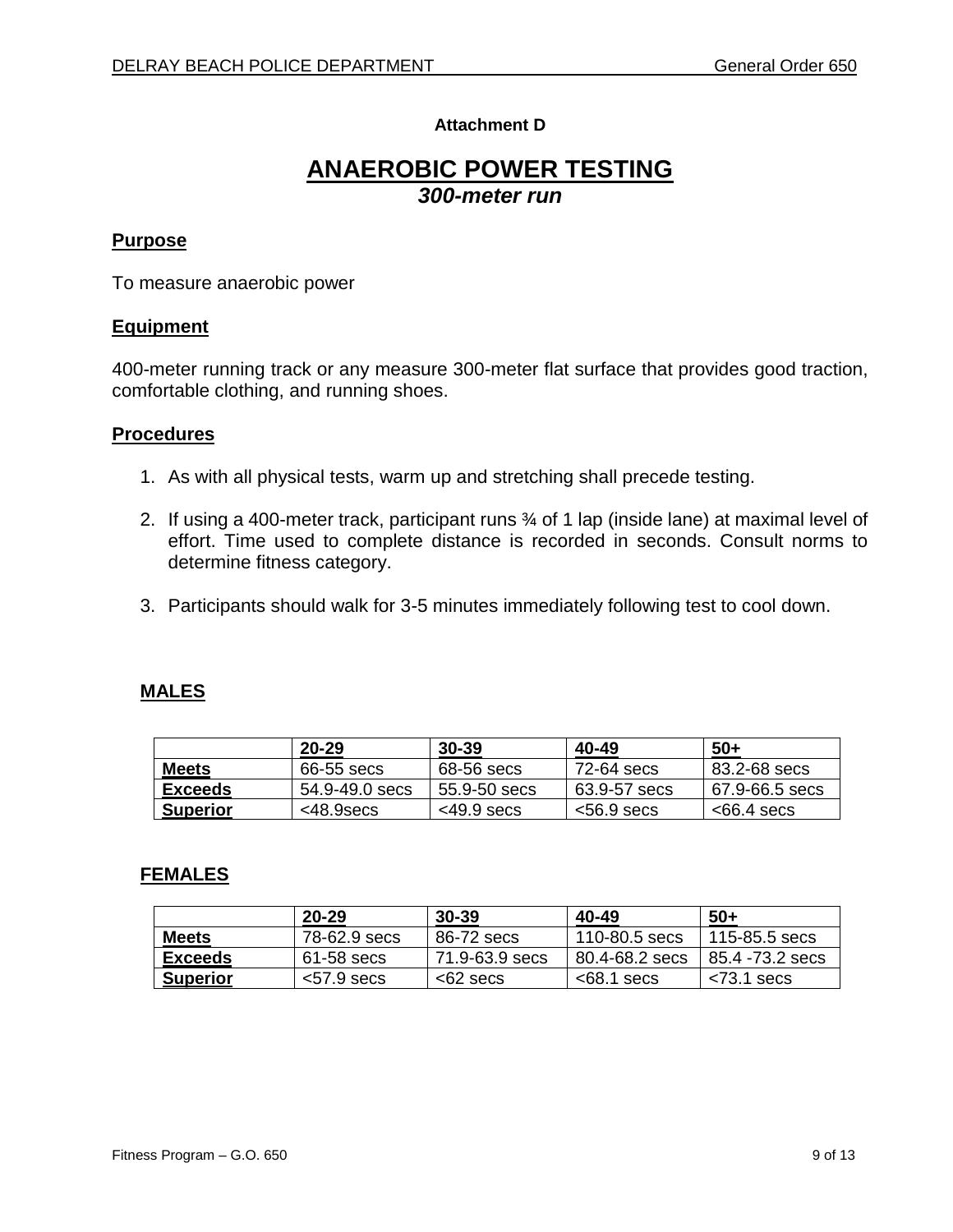# **Attachment E**

# **AEROBIC FITNESS TEST** *1.5-mile run*

# **Purpose**

To measure aerobic power

#### **Equipment**

1.5-mile flat surface that provides good traction, comfortable clothing, and running shoes

#### **Procedures**

- 1. As with all physical tests, warm up and stretching shall precede testing.
- 2. At the start, all participants line up behind the starting line. On the command 'go' the clock is started, and they begin running at their own pace. Although walking is allowed, it is strongly discouraged.
- 3. A cool down will be performed at the completion of the test.

# **MALES**

|                 | $20 - 29$         | $30 - 39$     | 40-49         | $50+$                                               |
|-----------------|-------------------|---------------|---------------|-----------------------------------------------------|
| <b>Meets</b>    | $13:58-11:09$ min |               |               | 14:33-11:34 min   15:32-11:58 min   17:30-13:25 min |
| Exceeds         | $11:08-9:52$ min  |               |               | 11:33-10:14 min   11:57-10:44 min   13:24-11:45 min |
| <b>Superior</b> | $<$ 9:51 minutes  | $<$ 10:13 min | $<$ 10:43 min | $< 11:44 \text{ min}$                               |

|                 | $20 - 29$                         | $30 - 39$       | 40-49                            | $50+$         |
|-----------------|-----------------------------------|-----------------|----------------------------------|---------------|
| <b>Meets</b>    | 17:11-13:00 min I                 | 18:18-13:58 min | 19:43-15:03 min 21:57-16:46 min  |               |
| Exceeds         | 12:59- 11:34 min  13:58-12:23 min |                 | 15:02-13:14 min  16:45-14:33 min |               |
| <b>Superior</b> | $<$ 11:33 min                     | $<$ 12:23 min   | $<$ 13:14 min                    | $<$ 14:32 min |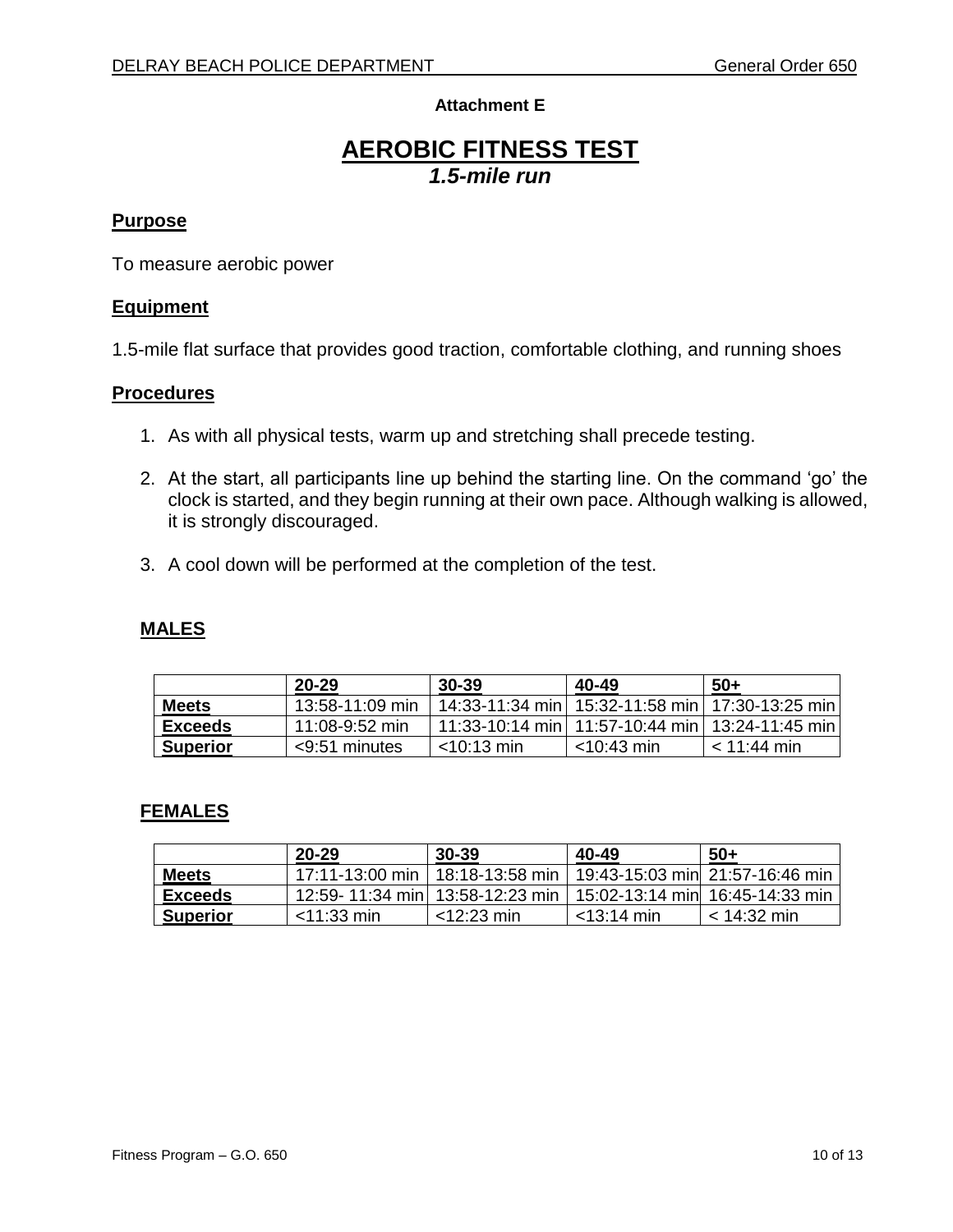# **Attachment F**

# **MUSCULAR STRENGTH** *1-minute sit-up*

#### **Purpose**

The curl up test measures abdominal muscular strength and endurance of the abdominals and hip-flexors, important in back support and core stability.

#### **Equipment**

Possible floor mat, comfortable clothing, and stopwatch

#### **Procedures**

- 1. The subject lies on a cushioned, flat, clean surface with knees flexed, usually at 90 degrees.
- 2. Some techniques may specify how far the feet are from the buttocks, such as about 12 inches. A partner may assist by anchoring the feet to the ground.
- 3. The position of the hands and arms can affect the difficulty of the test. They are generally not placed behind the head as this encourages the subject to stress the neck and pull the head forward. The hand may be placed by the side of the head, or the arms crossed over the chest, reaching out in front.
- 4. The subject raises the trunk in a smooth motion, keeping the arms in position, curling up the desired amount. The trunk is lowered back to the floor so that the shoulder blades or upper back touch the floor.

#### **MALES**

|                 | $20 - 29$     | $30 - 39$     | 40-49          | $50+$         |
|-----------------|---------------|---------------|----------------|---------------|
| <b>Meets</b>    | 33-44 sit ups | 30-40 sit ups | 24-35 sit ups  | 15-24 sit ups |
| <b>Exceeds</b>  | 43-49 sit ups | 41-45 sit ups | 36-40 sit ups  | 25-31 sit ups |
| <b>Superior</b> | >50 sit ups   | >46 sit ups   | $<$ 41 sit ups | >32 sit ups   |

|                 | 20-29           | $30 - 39$       | 40-49         | $50+$               |
|-----------------|-----------------|-----------------|---------------|---------------------|
| <b>Meets</b>    | $24-39$ sit ups | $20-30$ sit ups | 14-25 sit ups | 10-21 $s$ it up $s$ |
| Exceeds         | 40-45 sit ups   | 31-38 sit ups   | 26-32 sit ups | 22-25 sit ups       |
| <b>Superior</b> | >46 sit ups     | >39 sit ups     | >33 sit ups   | $>$ 26 sit ups      |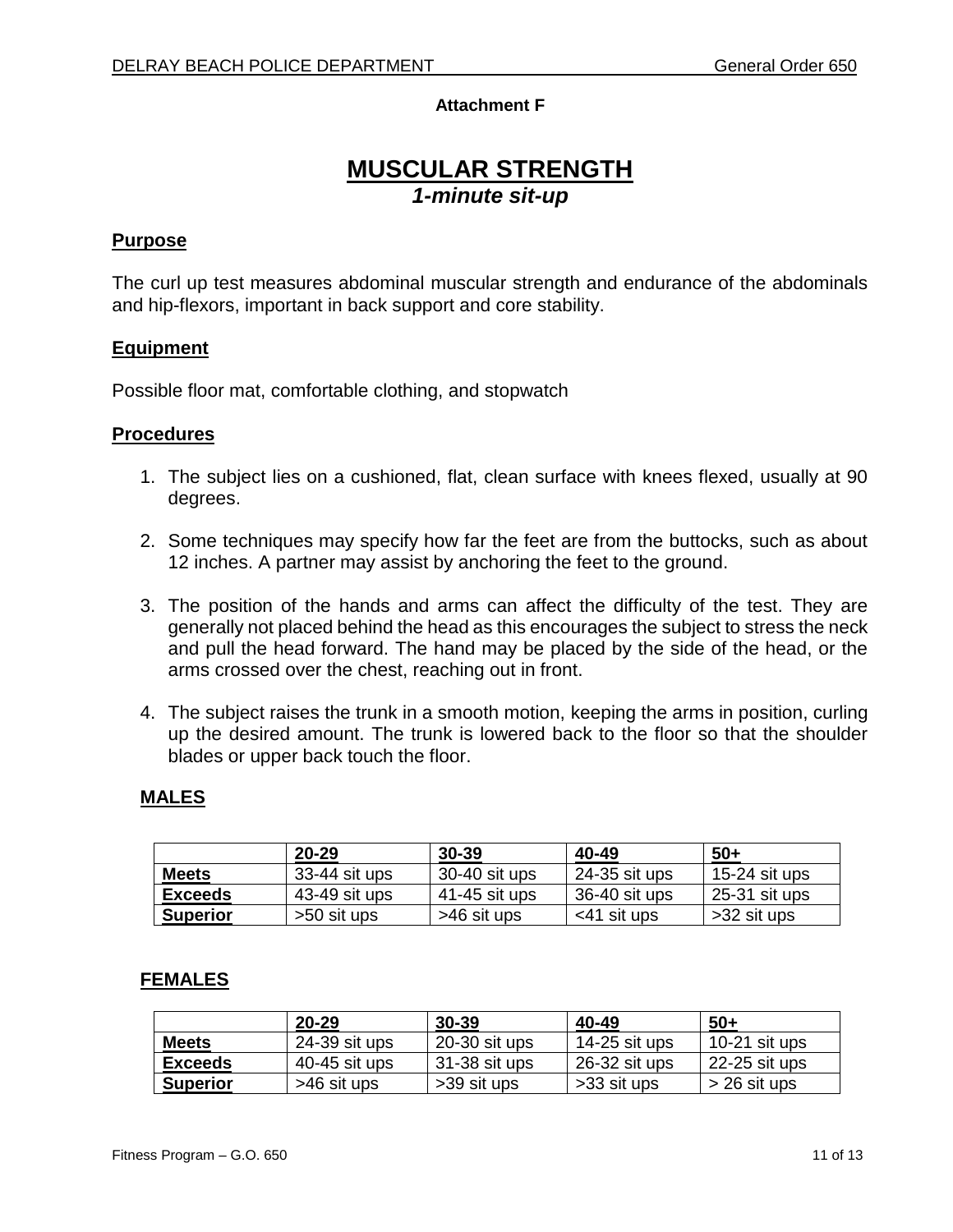# **Attachment G**

# **MUSCULAR STRENGTH** *1-minute push-up*

#### **Purpose**

To measure muscular strength

#### **Equipment**

Possible floor mat, comfortable clothing, and stopwatch

#### **Procedures**

- 1. A standard push up begins with the hands and toes touching the floor, the body and legs in a straight line, feet slightly apart, the arms at shoulder width apart, extended and at a right angle to the body.
- 2. Keeping the back and knees straight, the subject lowers the body to a predetermined point, to touch some other object, or until there is a 90-degree angle at the elbows, then returns to the starting position with the arms extended.
- 3. This action is repeated, and test continues until exhaustion, or until they can do no more in rhythm or have reached the target number of push-ups

# **MALES**

|                 | $20 - 29$      | $30 - 39$      | 40-49                  | $50+$             |
|-----------------|----------------|----------------|------------------------|-------------------|
| <b>Meets</b>    | 22-39 push ups | 17-31 push ups | $\vert$ 11-25 push ups | 6-20 push ups     |
| <b>Exceeds</b>  | 40-51 push ups | 32-41 push ups | 26-34 push ups         | $121-24$ push ups |
| <b>Superior</b> | >52 push ups   | >42 push ups   | >35 push ups           | >25 push ups      |

|                 | $20 - 29$      | 30-39          | 40-49            | $50+$            |
|-----------------|----------------|----------------|------------------|------------------|
| <b>Meets</b>    | 10-23 push ups | 8-16 push ups  | 6-13 push ups    | ∣ 4-11 push ups  |
| <b>Exceeds</b>  | 24-33 push ups | 17-26 push ups | $14-17$ push ups | ∣ 12-15 push ups |
| <b>Superior</b> | >34 push ups   | >27 push ups   | >18 push ups     | >15 push ups     |